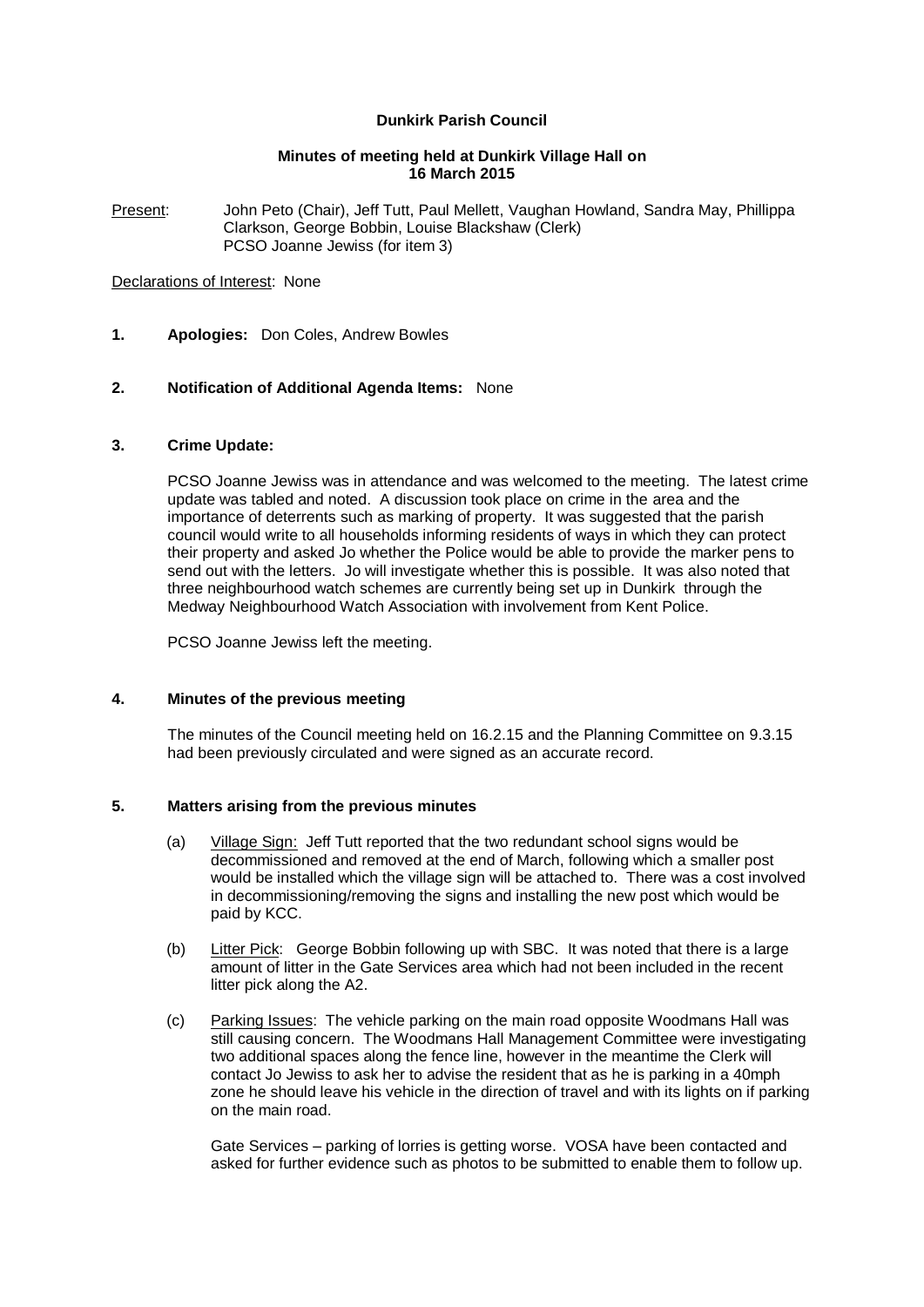### **6. Matters for public concern**

### (a) Highways Issues

Donkey Bob Hill: repair works are now complete and everyone is pleased with the end result. Gary Gibbs at KCC has been thanked.

- (b) White Drain: Jeff Tutt had recently circulated information about the White Drain following the recent drainage works which had taken place near Blean House. The Environment Agency are investigating as there is concern about the quality of the water which is now classed as poor.
- (c) Trees on Boughton Hill: the trees hanging over the footpath on the north side are obstructing the pavement and felt to be dangerous as they are laden with ivy. The landowner is away until April. The Clerk to write to the owner.
- (d) Bus Shelters: It was felt that all the bus shelters need repair and cleaning. It was agreed to approach the site manager at Manor House to see whether they would take a look and see whether a new shelter (or enhancement to the current structure) would be feasible.
- (e) Enforcement Cases: No further update has been received on current cases. Brotherhood Wood – there had been further reports that not all residents are from the gypsy and traveller community which is against the planning condition on the site. To be reported to Enforcement.

### **7. Planning**

### (a) Receive Decisions

Appeal Ref APP/V2255/A/14/2222495 - Erection of a data storage facility and permanent historical exhibition - Former RAF Mast - Appeal dismissed and permission refused.

14/506050/FULL & 14/506051/LBC - Steel bracing/strengthening works - Former RAF Mast – Approved.

14/506434/FULL - Removal of Condition 5 (seasonal use) - Red Lion Caravan Park – Refused.

14/504246/OUT - Outline application for erection of detached single storey dwelling - Land Adjoining The Firs Dunkirk Road South – was not determined at Planning Committee as Appeal had been lodged. Additional/amended comments due by 13/4/15 – to be discussed further before submitting.

### (b) Consider Applications:

15/500686/FULL - Demolition of dilapidated bungalow and construction of 8 No. 3 bedroom semi-detached dwellings – Longview, The Crescent Boughton. Within Boughton parish but on the boundary of Dunkirk. It was felt that the proposal would have an impact on traffic on neighbouring roads and there were concerns about access and density of the site. Agreed to send in comments once it has been discussed at Boughton Parish Council's Planning Committee.

### **8. Finance**

(a) Finance Report: The report and monthly cash account had previously been circulated and were taken as read.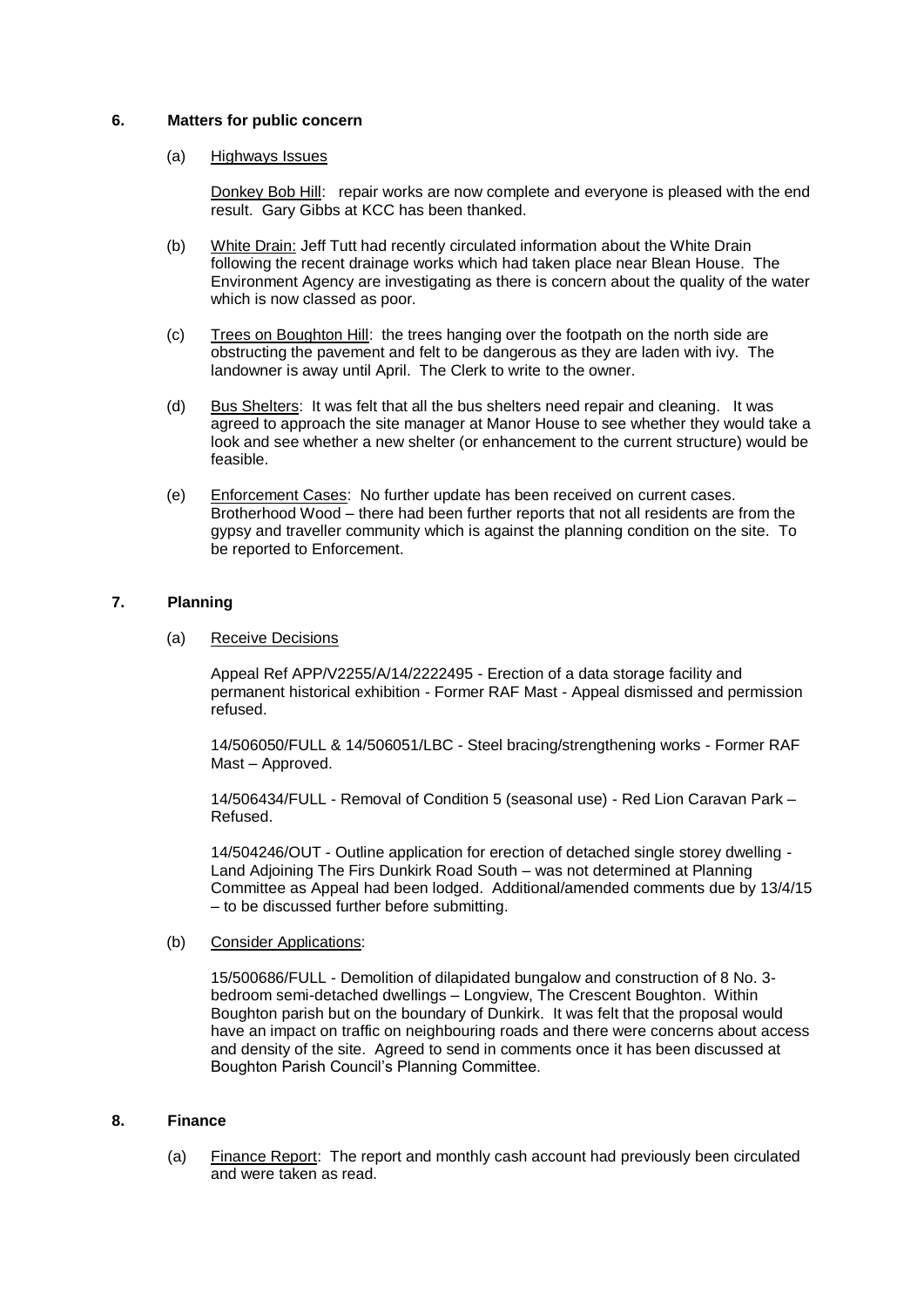(b) Payments: The following payments were approved.

| Cheque 1128  | <b>HMRC</b>                            | <b>PAYE</b> for Clerk                                                      | 174.80 |
|--------------|----------------------------------------|----------------------------------------------------------------------------|--------|
| Cheque 1127  | L Blackshaw                            | Clerk wages & office allowance                                             | 283.04 |
|              | Cheque 1129   D Brice (Timber Tasks)   | Removal and disposal of dead tree<br>branches in Churchyard (contribution) | 80.00  |
| Cheque 1130  | <b>Five Arrows Business</b><br>Finance | Streetlight repairs - Woodside &<br><b>Stoney Road</b>                     | 136.20 |
| Cheque 1131  | <b>ACRK</b>                            | Annual membership subscription                                             | 35.00  |
| Cheque 1132  | Neighbourhood Watch                    | Signage for neighbourhood watch                                            | 30.00  |
| <b>DDR</b>   | <b>EDF</b>                             | <b>Electricity Bill</b>                                                    | 245.68 |
| <b>Total</b> |                                        |                                                                            | 984.72 |

### (c) Donations

WW1 Website. Agreed to submit an application to the Swale WW1 Centenary Grant Scheme which will cover the cost to a maximum of £750.

Neighbourhood Watch: It was proposed (JT), seconded (PC) and unanimously agreed to pay a donation of £30 towards signage for the neighbourhood watch scheme (approved in payments listed above).

### (d) Audit Arrangements

The Smaller Authorities (Transparency Requirements) (England) Regulations 2015 are now in place which means changes to the audit procedures. The external audit will no longer be required but the Annual Return will still need to be completed and the new Transparency Code complied with.

The internal audit is still required - it was proposed, seconded and unanimously agreed to appoint David Buckett to undertake the internal audit.

It was proposed, seconded and agreed for the Clerk to attend the Audit Workshop being run by KALC (£25), which will give further details on the new arrangements and in particular the requirements for the transparency code.

### **9. Neighbourhood Plan**

A good response had been received to the call for sites for inclusion in the plan and these will now be assessed for suitability. A conservation character assessment on The Street and two other areas is being undertaken by SBC on 18 March.

### **10. Elections**

The nomination packs for the Parish & Town Council elections being held on 7 May were handed out. To be completed and returned, in person, between 23/3/15 – 9/4/15.

### **11. Correspondence**

The following items of correspondence had been received, and had been previously circulated by email:

| 05/03/2015   KALC |                             | NALC - Star Councils Award Scheme                                        |
|-------------------|-----------------------------|--------------------------------------------------------------------------|
|                   | 08/03/2015   Andrew Bowles  | <b>Monthly Newsletter</b>                                                |
|                   | $11/03/2015$ Computer Buddy | Flyer detailing free computer buddy IT coaching sessions in<br>Faversham |
| 12/03/2015   KALC |                             | <b>Rural Housing Policy Review</b>                                       |